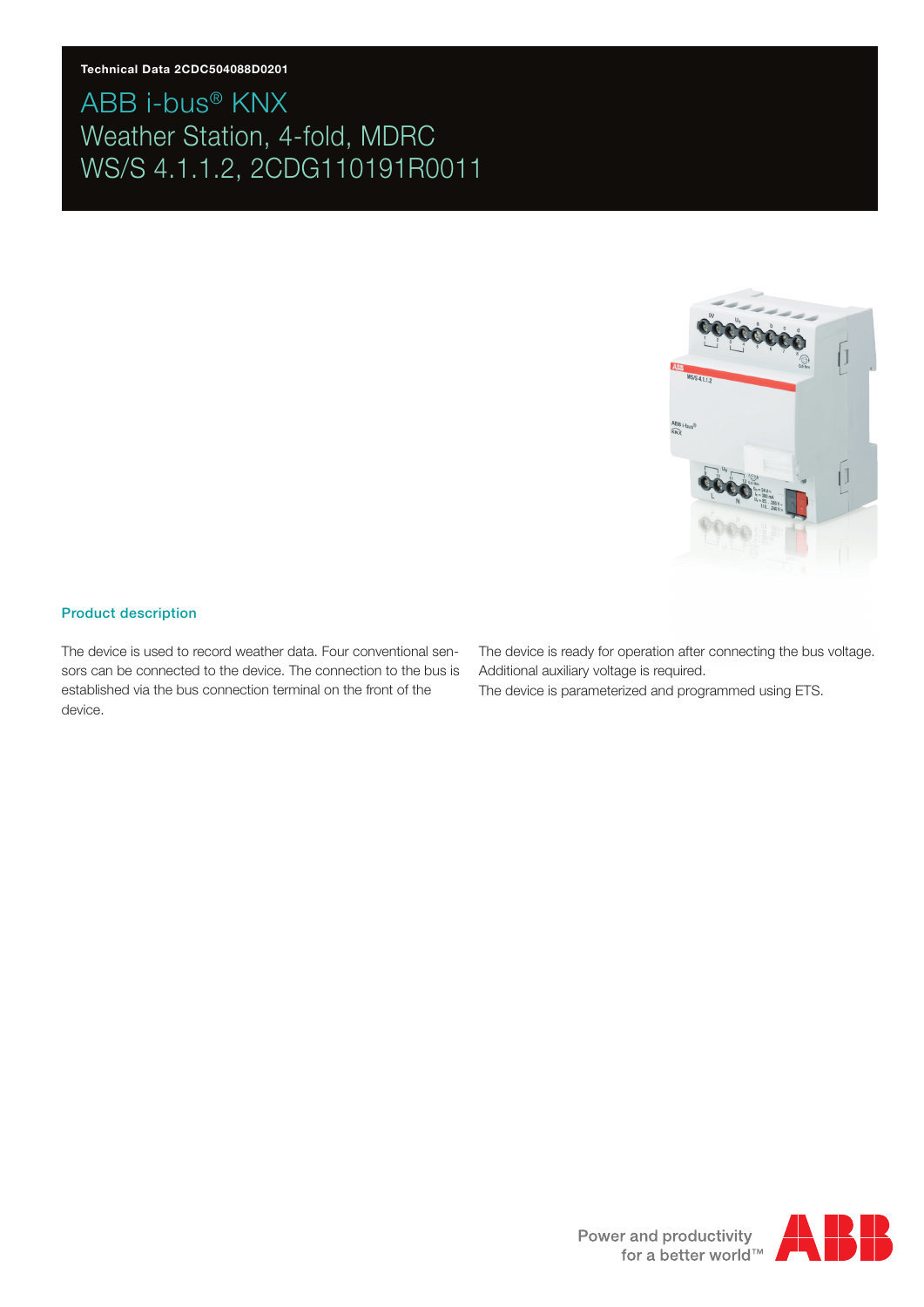#### Technical data

| Supply                                   | Bus voltage                                                       | 2132 V DC                                               |
|------------------------------------------|-------------------------------------------------------------------|---------------------------------------------------------|
|                                          | Current consumption, bus                                          | $< 10 \text{ mA}$                                       |
|                                          | Mains voltage U <sub>s</sub>                                      | 85265 V AC, 110240 V DC, 50/60 Hz                       |
|                                          | Power consumption                                                 | Max. 11 W at 230 V AC                                   |
|                                          | Power consumption, mains                                          | 80/40 mA at 115/230 V AC                                |
|                                          | Leakage loss, device                                              | Max. 3 W at 230 V AC                                    |
| Auxiliary voltage supply for the sensors | Rated voltage U                                                   | 24 V DC                                                 |
|                                          | Rated current I                                                   | 300 mA                                                  |
| <b>Connections</b>                       | <b>KNX</b>                                                        | Via bus connection terminal, screwless                  |
|                                          | Mains voltage                                                     | Via screw terminals                                     |
|                                          | Sensor supply                                                     | Via screw terminals                                     |
|                                          | Sensor inputs                                                     | Via screw terminals                                     |
|                                          | Screw terminals                                                   | $0.22.5$ mm <sup>2</sup> fine stranded                  |
|                                          |                                                                   | $0.24.0$ mm <sup>2</sup> single core                    |
|                                          | Tightening torque                                                 | Max. 0.6 Nm                                             |
| Cable length                             | Between sensor and device input                                   | Max. 100 m                                              |
| Operating and display elements           | Programming button/LED $\Box$                                     | For assignment of the physical address                  |
| Protection                               | IP 20                                                             | To DIN EN 60 529                                        |
| <b>Protection class</b>                  | $\mathbf{II}$                                                     | To DIN EN 61 140                                        |
| <b>Isolation category</b>                | Overvoltage category                                              | III to EN 60 664-1                                      |
|                                          | Pollution degree                                                  | II to DIN EN 60 664-1                                   |
| KNX safety voltage                       | SELV 24 VDC                                                       |                                                         |
| Temperature range                        | Mode                                                              | $-5 °C+45 °C$                                           |
|                                          | Storage                                                           | $-25 °C+55 °C$                                          |
|                                          | Transport                                                         | $-25 °C+70 °C$                                          |
| <b>Ambient conditions</b>                | Maximum air humidity                                              | 93 %, no condensation allowed                           |
| Design                                   | Modular installation device (MDRC)                                | Modular installation device, ProM                       |
|                                          | <b>Dimensions</b>                                                 | $90 \times 72 \times 64.5$ mm (H $\times$ W $\times$ D) |
|                                          | Mounting width in space units                                     | 4 x 18 mm modules                                       |
|                                          | Mounting depth                                                    | 64.5 mm                                                 |
| Mounting                                 | On 35 mm mounting rail                                            | To DIN EN 60 715                                        |
| Installation position                    | Any                                                               |                                                         |
| Weight                                   | 0.270 kg                                                          |                                                         |
| Housing/color                            | Plastic housing, gray                                             |                                                         |
| Approvals                                | KNX to EN 50 090-1, -2                                            | Certification                                           |
| <b>CE</b> mark                           | In accordance with the EMC directive and<br>low voltage directive |                                                         |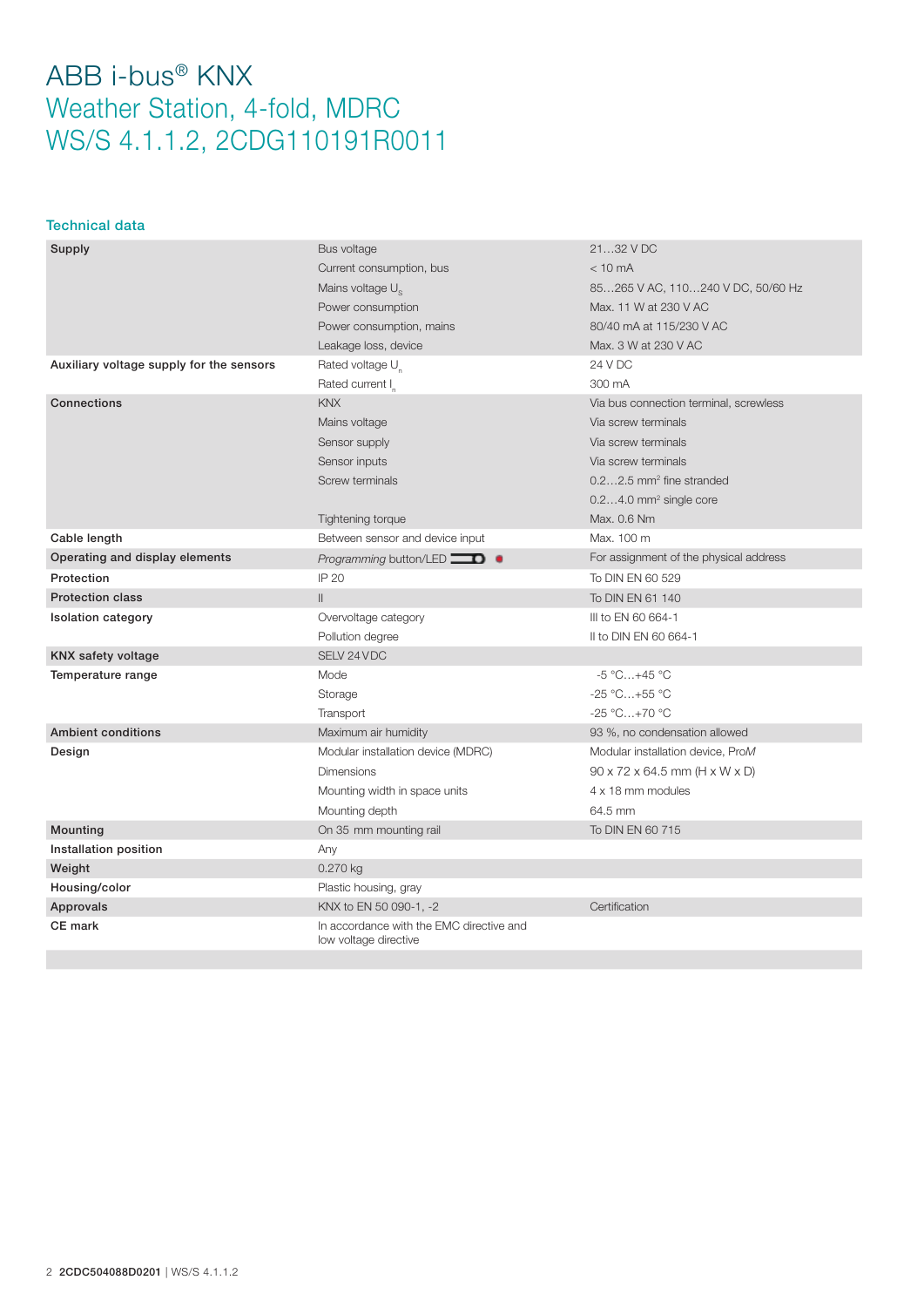#### Inputs

| <b>Rated values</b> | <b>Number</b>                                          | $\overline{4}$                             |
|---------------------|--------------------------------------------------------|--------------------------------------------|
|                     | Voltage                                                | $01$ V, $05$ V, $010$ V, $110$ V           |
|                     | Maximum upper limit                                    | 12V                                        |
|                     | Current                                                | 020 mA, 420 mA                             |
|                     | Maximum upper limit                                    | $25 \text{ mA}$                            |
|                     | Resistance                                             | $01,000$ ohms                              |
|                     |                                                        | PT100 2-conductor technology               |
|                     |                                                        | PT100 3-conductor technology               |
|                     |                                                        | PT1000 2-conductor technology              |
|                     |                                                        | PT1000 3-conductor technology              |
|                     |                                                        | Choice of KT/KTY 1,000/2,000, user-defined |
|                     | Contact                                                | Floating                                   |
|                     | Input resistance for voltage measurement               | $> 50$ Mohms                               |
|                     | Input resistance for current measurement               | 260 ohms                                   |
|                     | Permitted cable length between sensor and device input | Max. 100 m                                 |
|                     |                                                        |                                            |

| Device type                                                                                                                    | Application       | Max, number of<br>communication objects | Max. number of<br>group addresses | Max, number of<br>assignments |
|--------------------------------------------------------------------------------------------------------------------------------|-------------------|-----------------------------------------|-----------------------------------|-------------------------------|
| WS/S 4.1.1.2                                                                                                                   | Weather Data 4f/* | 50                                      | 100                               | 100                           |
| $-Curcont$ version numbers of the application. <b>Plagge refor to the softmax information on our unchoice</b> for this purpose |                   |                                         |                                   |                               |

 $*...$  = Current version number of the application. Please refer to the software information on our website for this purpose

### Note

For a detailed description of the application see *"Weather Station WS/S 4.1.1.2"* product manual. It is available free-of-charge at *www.abb.com/knx*.

ETS and the current version of the device application are required for programming.

The current version of the application is available on the Internet for download at *www.abb.com/knx*. After import into ETS, it appears in the *Catalogs* window under *Manufacturers/ABB/Input/ Weather Data 4f*.

The device does not support the locking function of a KNX device in ETS. If you use a *BCU code* to inhibit access to all the project devices, it has no effect on this device. Data can still be read and programmed.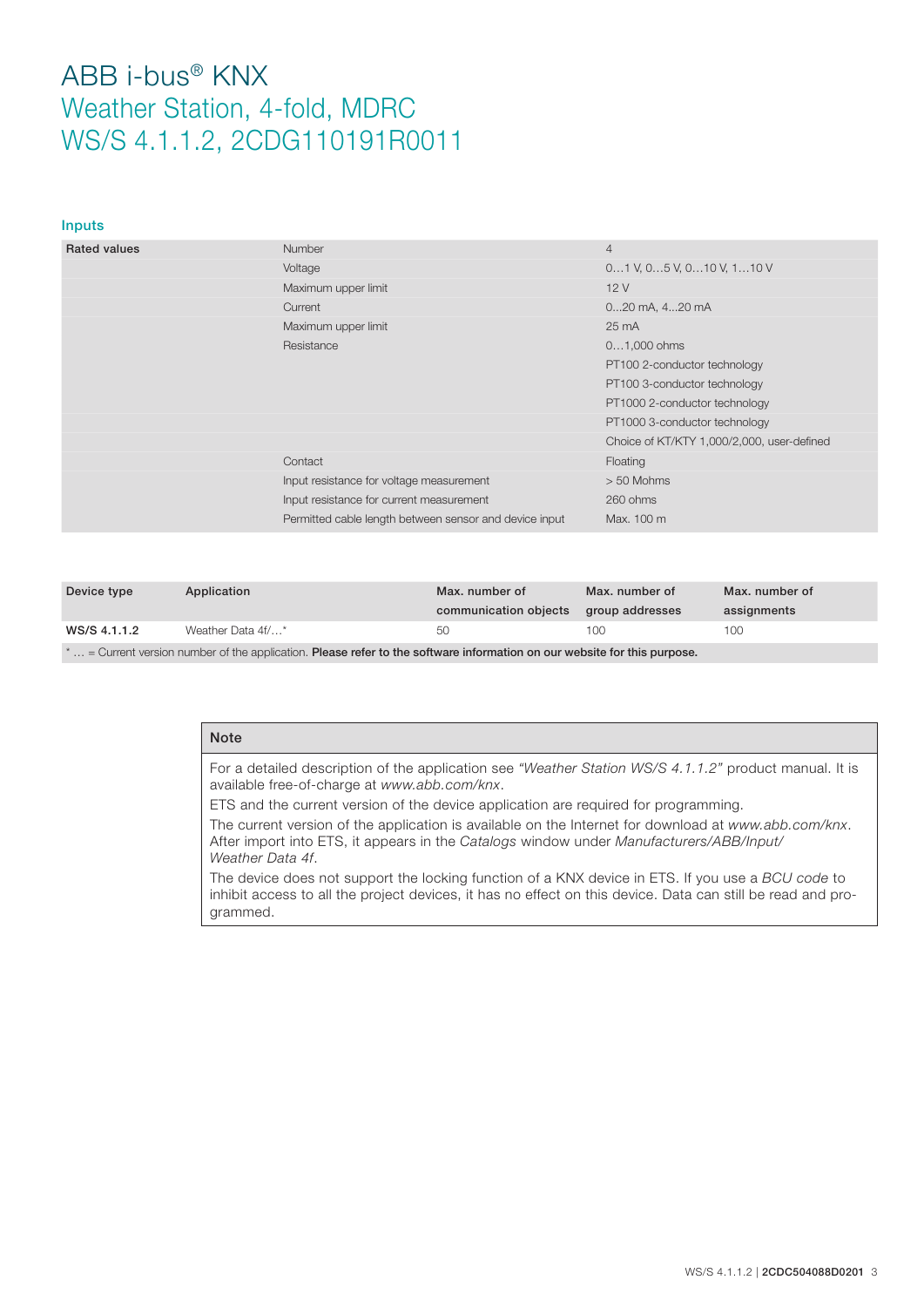#### Resolution and accurancy and tolerances

Please note that the tolerances of the sensors which are used will need to be added to the listed values.

With sensors based on resistance measurement, it is also necessary to consider the feeder cable errors.

In the supplied state of the device, the stated accuracies will not be initially achieved. After initial commissioning, the device performs an autonomous calibration of the analogue measurement circuit. This calibration takes about an hour and is performed in the background. It is undertaken regardless of whether or not the device is parameterized and is independent of the connected sensors. The normal function of the device is not affected. After calibration has been completed, the calibration values which have been determined will be stored in the non-volatile memory. Thereafter, the device will achieve this level of accuracy every time it is switched on. If the calibration is interrupted by programming or bus failure, it will recommence every time it is restarted. The ongoing calibration is displayed in the Status byte by a 1 in bit 4.

#### Important

The Weather Station has a U<sub>n</sub> = 24 V DC output voltage to power the sensors. Make sure that the maximum output current is not exceeded.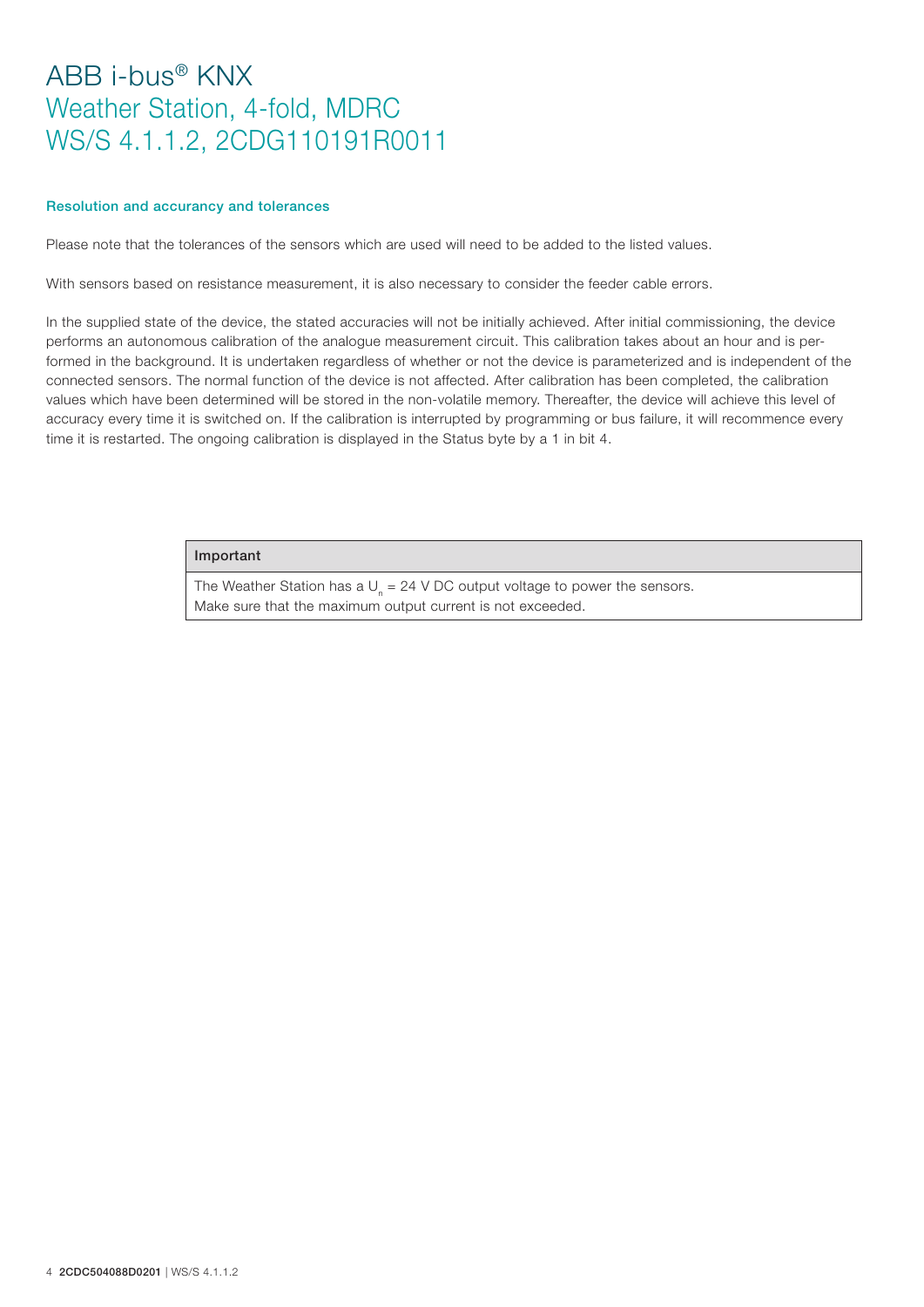### Voltage signals

| Sensor signal | Resolution | Accuracy         | Accuracy          | Accuracy          | Remark |
|---------------|------------|------------------|-------------------|-------------------|--------|
|               |            | at 25 °C T *1    | at -5+45 °C T. *1 | at -20+70 °C T *1 |        |
| 01V           | 200 µV     | ±0.2%<br>$±1$ mV | ±0.5%<br>$±1$ mV  | ±0.8%<br>$±1$ mV  |        |
| 05V           | 200 µV     | ±0.2%<br>$±1$ mV | ±0.5%<br>$±1$ mV  | ±0.8%<br>$±1$ mV  |        |
| 010V          | 200 µV     | ±0.2%<br>$±1$ mV | ±0.5%<br>$±1$ mV  | ±0.8%<br>$±1$ mV  |        |
| 110V          | 200 µV     | ±0.2%<br>$±1$ mV | ±0.5%<br>$±1$ mV  | ±0.8%<br>$±1$ mV  |        |

\*1 of current measured value at ambient temperature  $(T_{U})$ 

### Current signals

| Sensor signal | Resolution | Accuracy                     | Accuracy                        | Accuracy                       | Remark |
|---------------|------------|------------------------------|---------------------------------|--------------------------------|--------|
|               |            | at 25 °C T. $*$ <sup>2</sup> | at -5+45 °C T. * <sup>2</sup> . | at -20+70 °C T. * <sup>2</sup> |        |
| $020$ mA      | $2 \mu A$  | ±0.2%<br>$±4 \mu A$          | $\pm 0.5 \%$<br>$±4 \mu A$      | ±0.8%<br>$±4$ uA               |        |
| $420$ mA      | $2 \mu A$  | ±0.2%<br>$±4$ $\mu$ A        | ±0.5%<br>$±4 \mu A$             | ±0.8%<br>$±4 \mu A$            |        |

 $\overline{1}$   $\overline{2}$  of current measured value at ambient temperature  $(T_{U})$ 

### Resistance signals

| Sensor signal | <b>Resolution</b> | Accuracy       | Accuracy            | Accuracy                       | Remark                      |
|---------------|-------------------|----------------|---------------------|--------------------------------|-----------------------------|
|               |                   | at 25 °C T. *3 | $at -5+45 °C T.$ *3 | at -20+70 °C T. * <sup>3</sup> |                             |
| 01,000 Ohm    | $0.1$ ohm         | $+1.0$ ohm     | $±1.5$ ohms         | $+2$ ohms                      |                             |
| PT100*4       | $0.01$ ohm        | $+0.15$ ohm    | $\pm 0.2$ ohm       | $+0.25$ ohm                    | 0.1 ohm = $0.25 \text{ °C}$ |
| PT1000*4      | $0.1$ ohm         | $+1.5$ ohms    | $+2.0$ ohms         | $+2.5$ ohms                    | ohm = $0.25$ °C             |
| KT/KTY 1000*4 | 1 ohm             | $\pm 2.5$ ohms | $\pm 3.0$ ohms      | $\pm 3.5$ ohms                 | ohm = $0.125$ °C/at 25 °C   |
| KT/KTY 2.00*4 | 1 ohm             | $\pm 5$ ohms   | $\pm 6.0$ ohms      | $\pm 7.0$ ohms                 | 1 ohm = 0.064 °C/at 25 °C   |

<sup>\*3</sup> in addition to current measured value at ambient temperature( $T_{\text{U}}$ )

\*4 plus feeder cable and sensor faults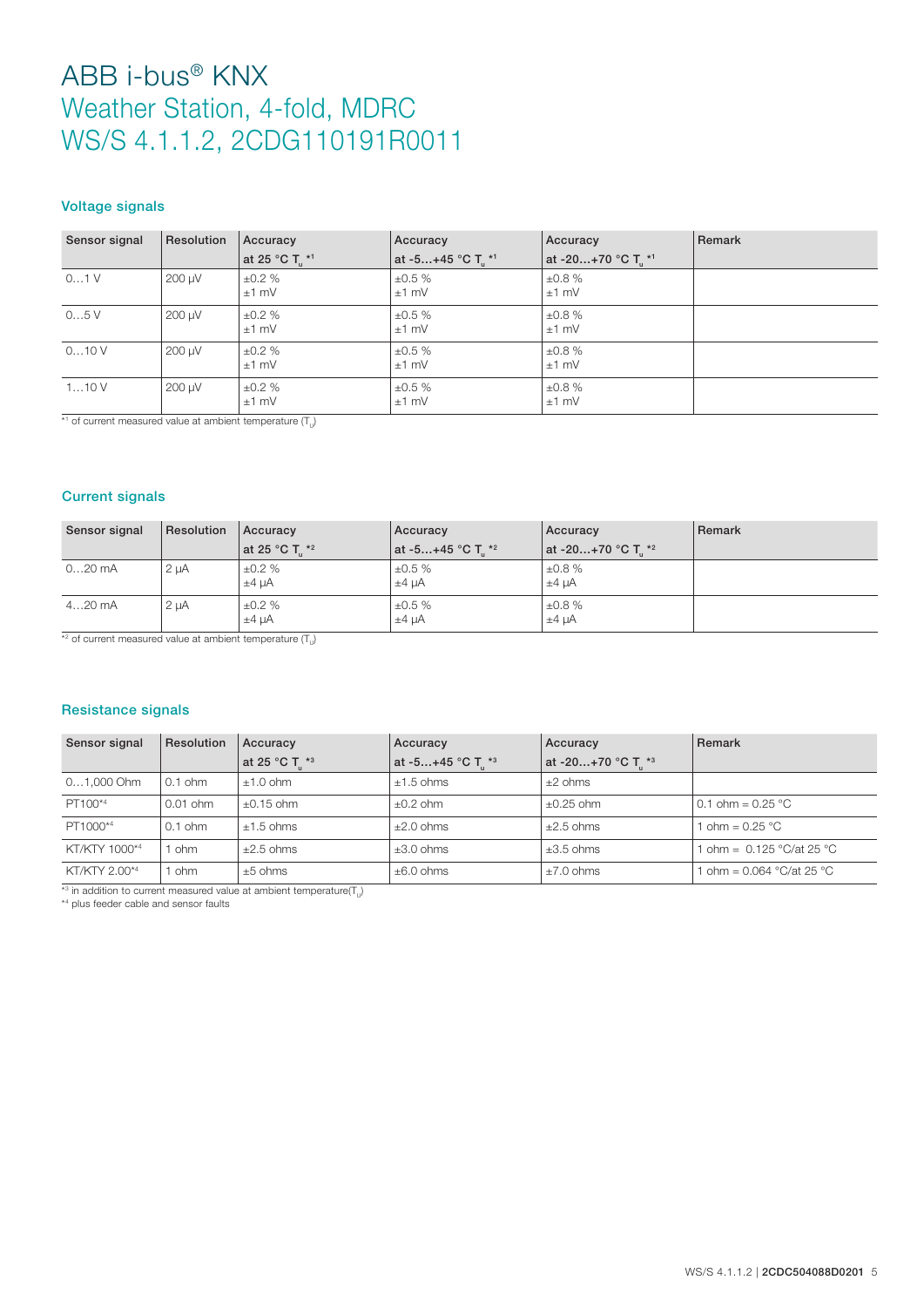### PT100

The PT100 is precise and exchangeable but subject to faults in the feeder cables (cable resistance and heating of the feeder cables). A terminal resistance of just 200 milliohm causes a temperature error of 0.5 °C.

### PT1000

The PT1000 responds just like the PT100, but the influences of feeder cable errors are lower by a factor of 10. Use of this sensor is preferred.

### KT/KTY

The KT/KTY has a low level of accuracy, can only be exchanged under certain circumstances and can only be used for very simple applications.

Please note that there are different tolerance classes for the sensors in the versions PT100 and PT1000.

The table indicates the individual classes:

| Description               | <b>Tolerance</b>          |
|---------------------------|---------------------------|
| DIN class A               | $0.15 + (0.002 \times t)$ |
| 1/3 DIN class B           | $0.10 + (0.005 \times t)$ |
| $1/2$ DIN class B         | $0.15 + (0.005 \times t)$ |
| DIN class B               | $0.30 + (0.005 \times t)$ |
| 2 DIN class B             | $0.60 + (0.005 \times t)$ |
| 5 DIN class B             | $1.50 + (0.005 \times t)$ |
| $t =$ Current temperature |                           |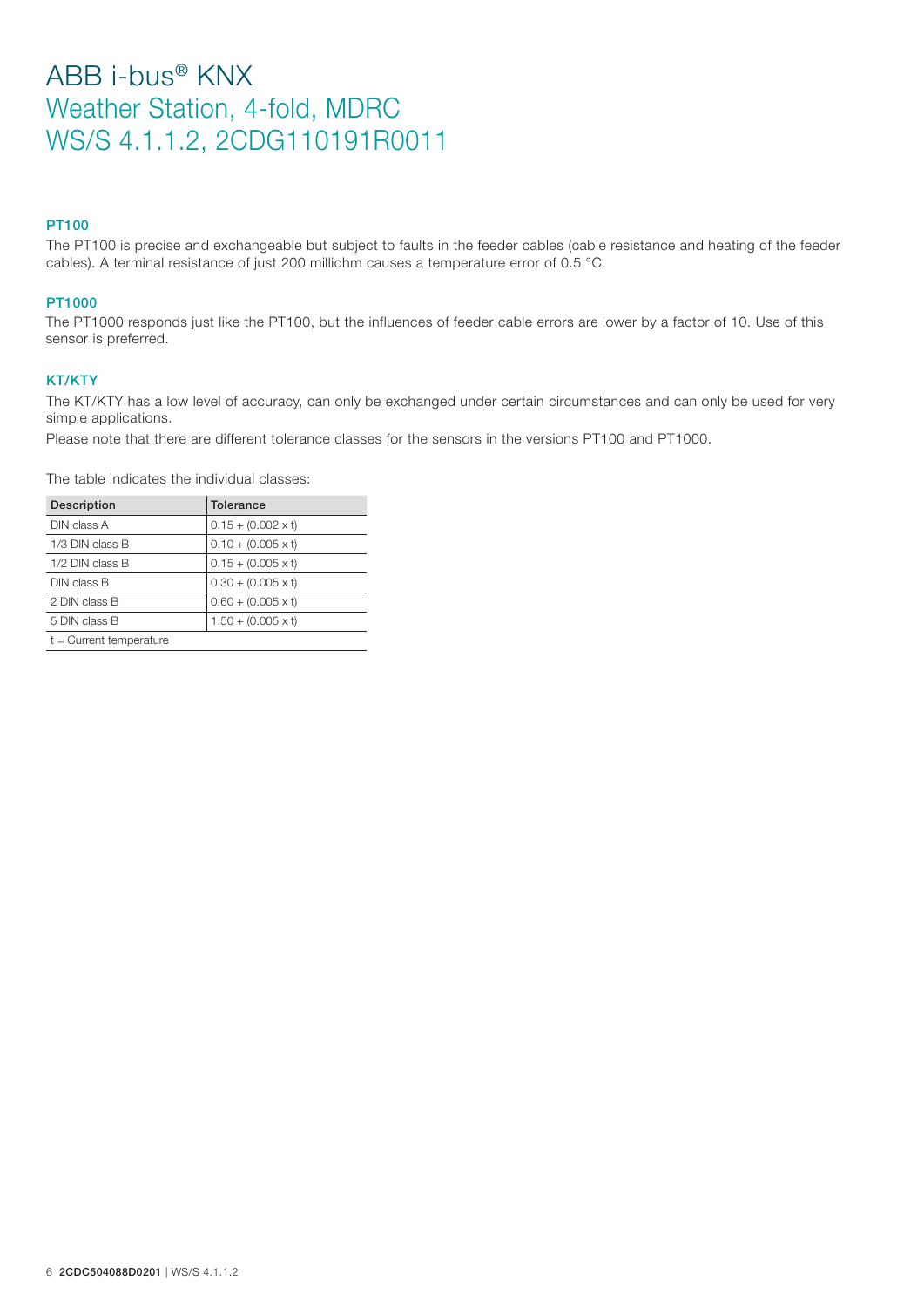### Connection schematics

## Connecting sensor with an external supply Connecting a floating contact



Connecting a 3-conductor sensor with its own power supply



2CDC072036F0013 2CDC072036F0013

2CDC072034F0013

2CDC072034F0013



2CDC072037F0013 2CDC072037F0013

## Connecting a 4-conductor sensor with its own power supply



2CDC072035F0013 2CDC072035F0013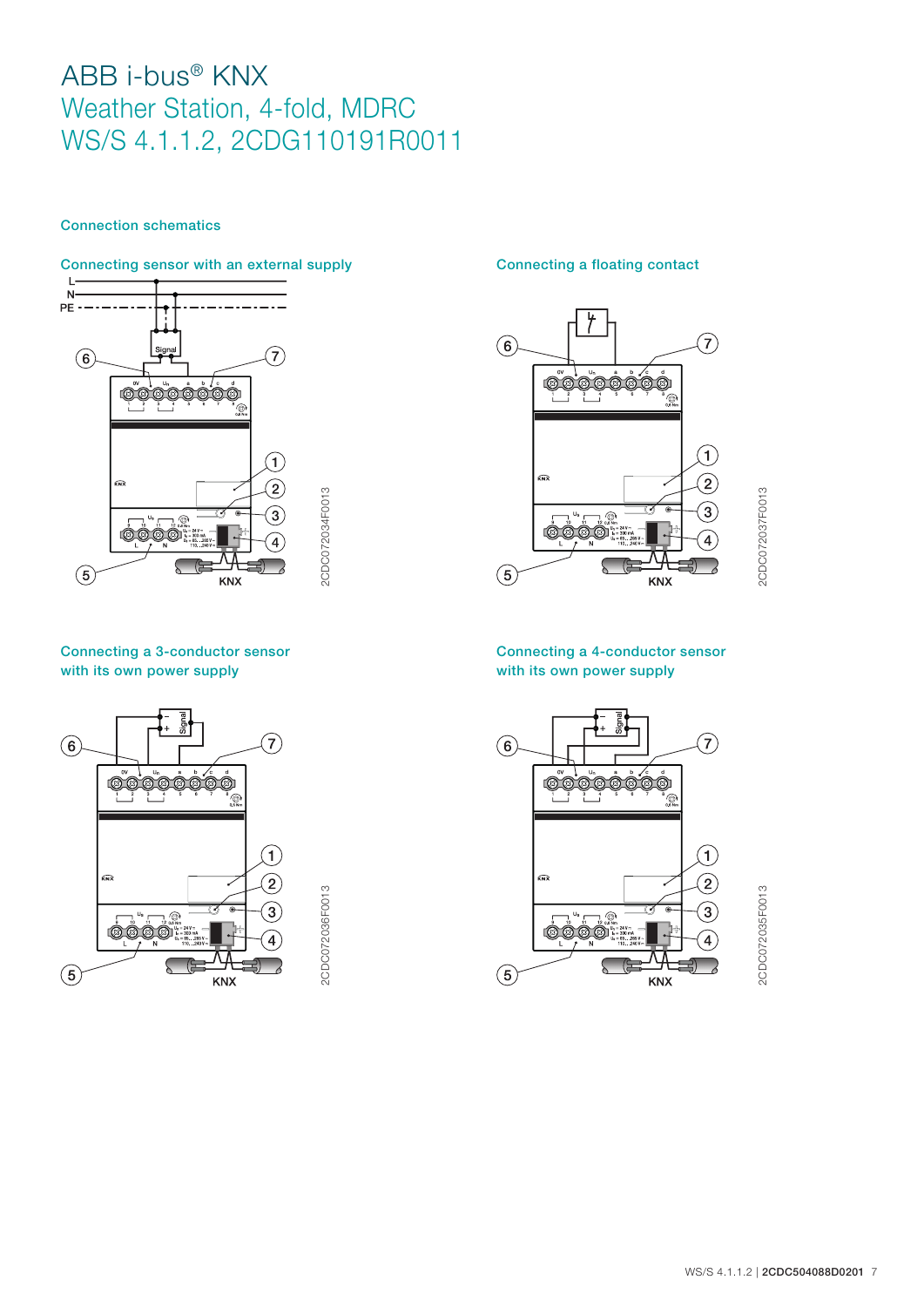

### Connecting a 4...20 mA sensor Connecting a PT100/PT1000 3-conductor temperature sensor



2CDC072032F0014 2CDC072032F0014

1 Label carrier

2CDC072031F0014

- **2** *Programming* button
- **3** *Programming* LED **(red)**
- 4 Bus connection terminal
- 5 Power supply
- 6 Auxiliary voltage output for sensor supply
- 7 Sensor input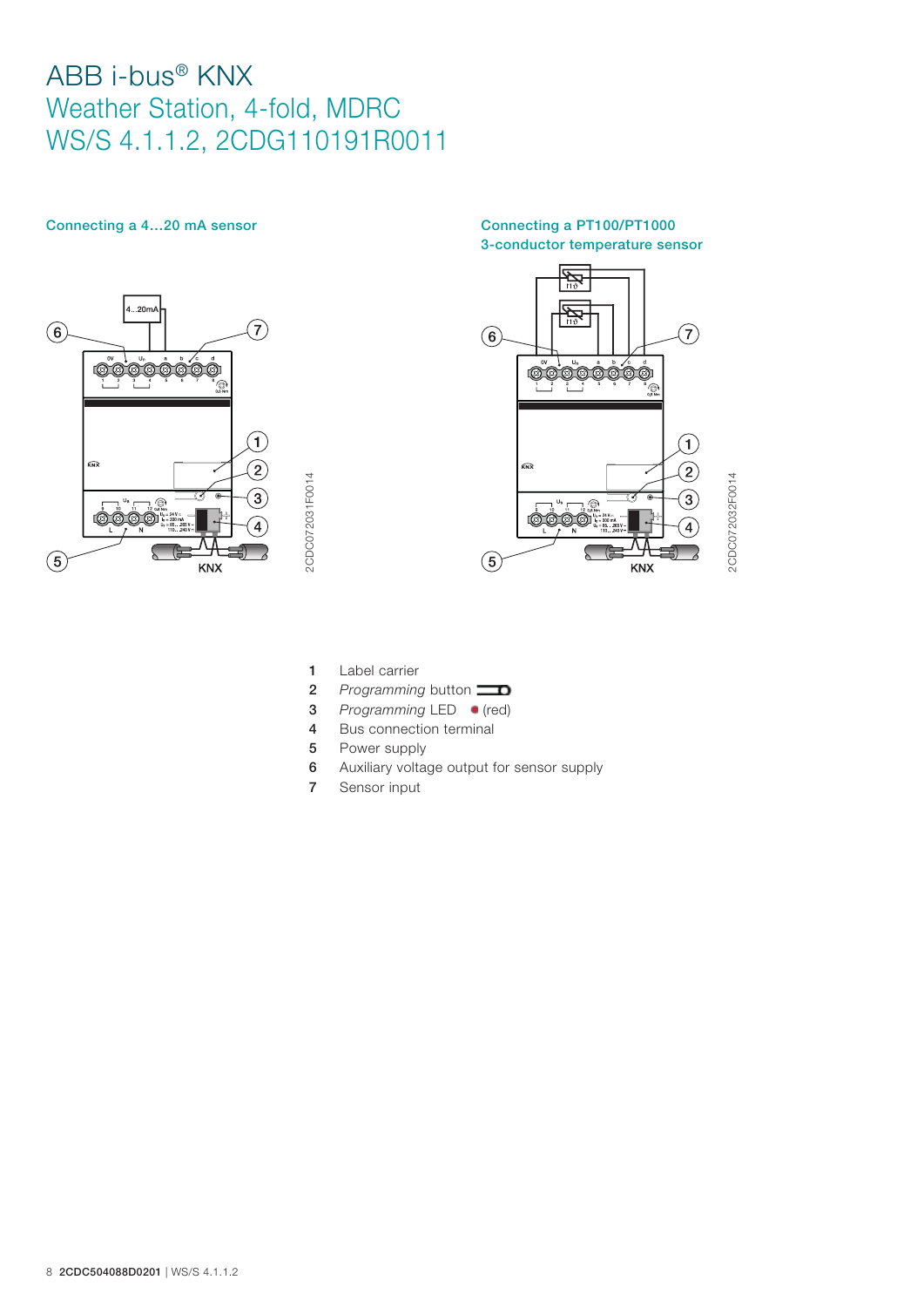Dimension drawing



2CDC072039F0013 2CDC072039F0013